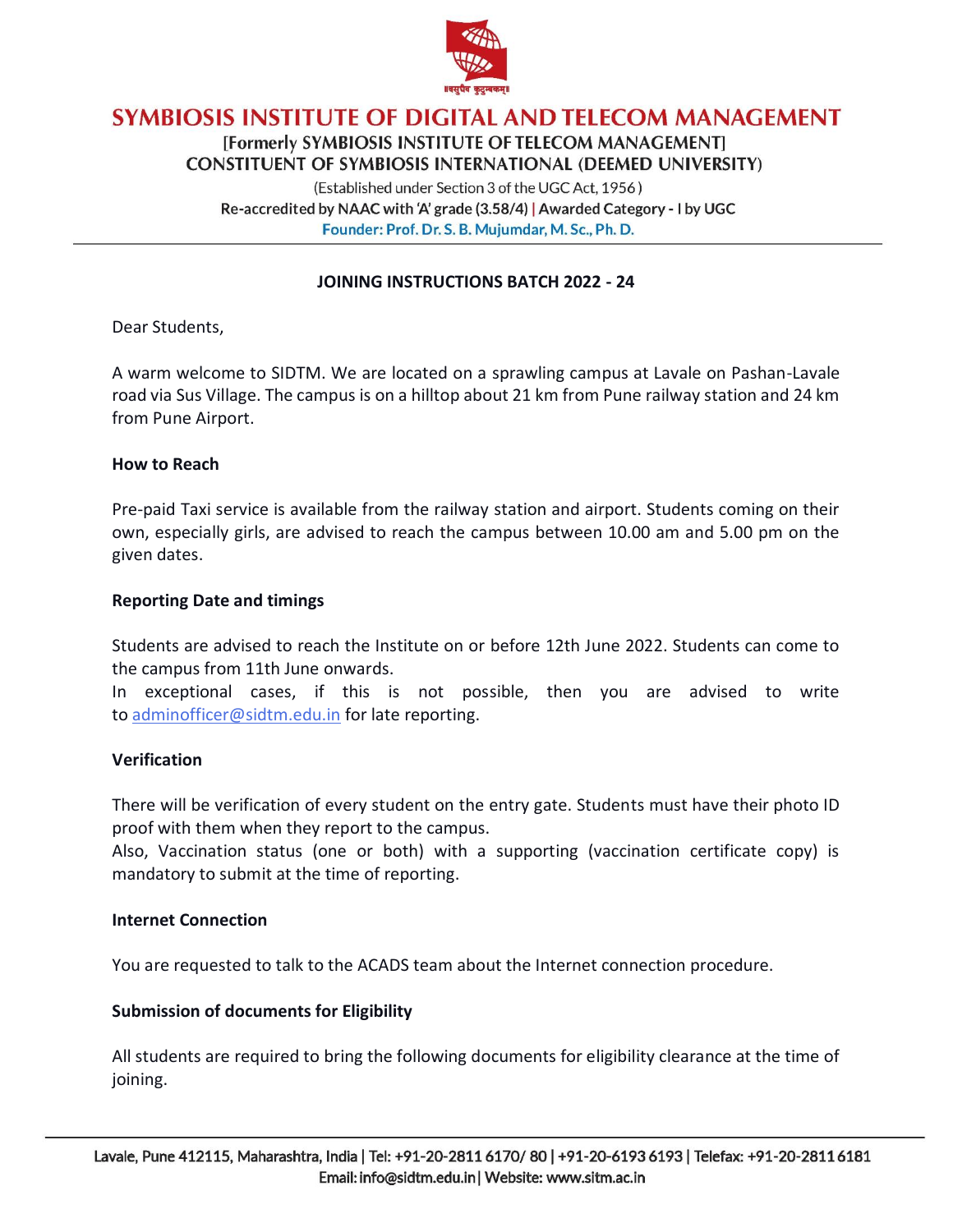

[Formerly SYMBIOSIS INSTITUTE OF TELECOM MANAGEMENT] **CONSTITUENT OF SYMBIOSIS INTERNATIONAL (DEEMED UNIVERSITY)** 

(Established under Section 3 of the UGC Act, 1956) Re-accredited by NAAC with 'A' grade (3.58/4) | Awarded Category - I by UGC Founder: Prof. Dr. S. B. Mujumdar, M. Sc., Ph. D.

Eligibility means the conditions to be fulfilled by the Candidate for being eligible for admission to the program offered by Symbiosis International (Deemed University).

To confirm provisional admission to the respective program at the Constituent of Symbiosis International (Deemed University), the University follows a process of verification of documents. To complete the eligibility verification process, you students have to scan and upload the documents required for eligibility verification.

Following documents are required for Eligibility clearance as per the guidelines of Symbiosis International (Deemed University)

A.PRIMARY DOCUMENTS:

- 1. Statement of Marks of Last Qualifying Examination Self-attested photocopies of a statement of marks of all semester(s)/year(s) of the last qualifying examination issued by a recognized University/ Institution of National Importance.
- 2. Provisional/ Passing/ Degree Certificate Self-attested photocopy of provisional/ passing/ degree certificate of last qualifying examination awarded by the Recognized University/ Institution of national importance.
- 3. Transfer Certificate Original transfer certificate issued by the College/ School/ Institute last attended.
- 4. Migration Certificate Original Migration certificate issued by the last University attended. Candidates who have completed/ appeared for the final qualifying examination from any Constituent Institution/ Department of Symbiosis International (Deemed University) shall submit a Transfer Certificate in Original. They are not required to submit Migration Certificate.
- 5. Caste Certificate Self-attested caste certificate (in English) issued by Tehsildar/ Deputy Collector/ Sub Divisional Magistrate or the Competent Authority.
- 6. Certificate of Disability issued by Competent Govt. Medical Authority- The Candidate applying for admission to any constituent Institute/ Department of Symbiosis International (Deemed University) under the Differently Abled (DA) category should produce a certificate fulfilling the requirement of admission under the differently-abled category (DAC), issued by the competent medical authority at the time of reporting. The Candidate will have to get the disability authenticated from the Symbiosis Centre of Health Care (SCHC). The provisional admission may be considered as regularized only after due authentication by the Symbiosis Centre of Health Care (SCHC).
- 7. Jammu & Kashmir Migrant Certificate A candidate is seeking admission under the Jammu & Kashmir Migrant category in types J1, J2, J3 shall submit the migrant certificate in original issued by the Government of Jammu & Kashmir.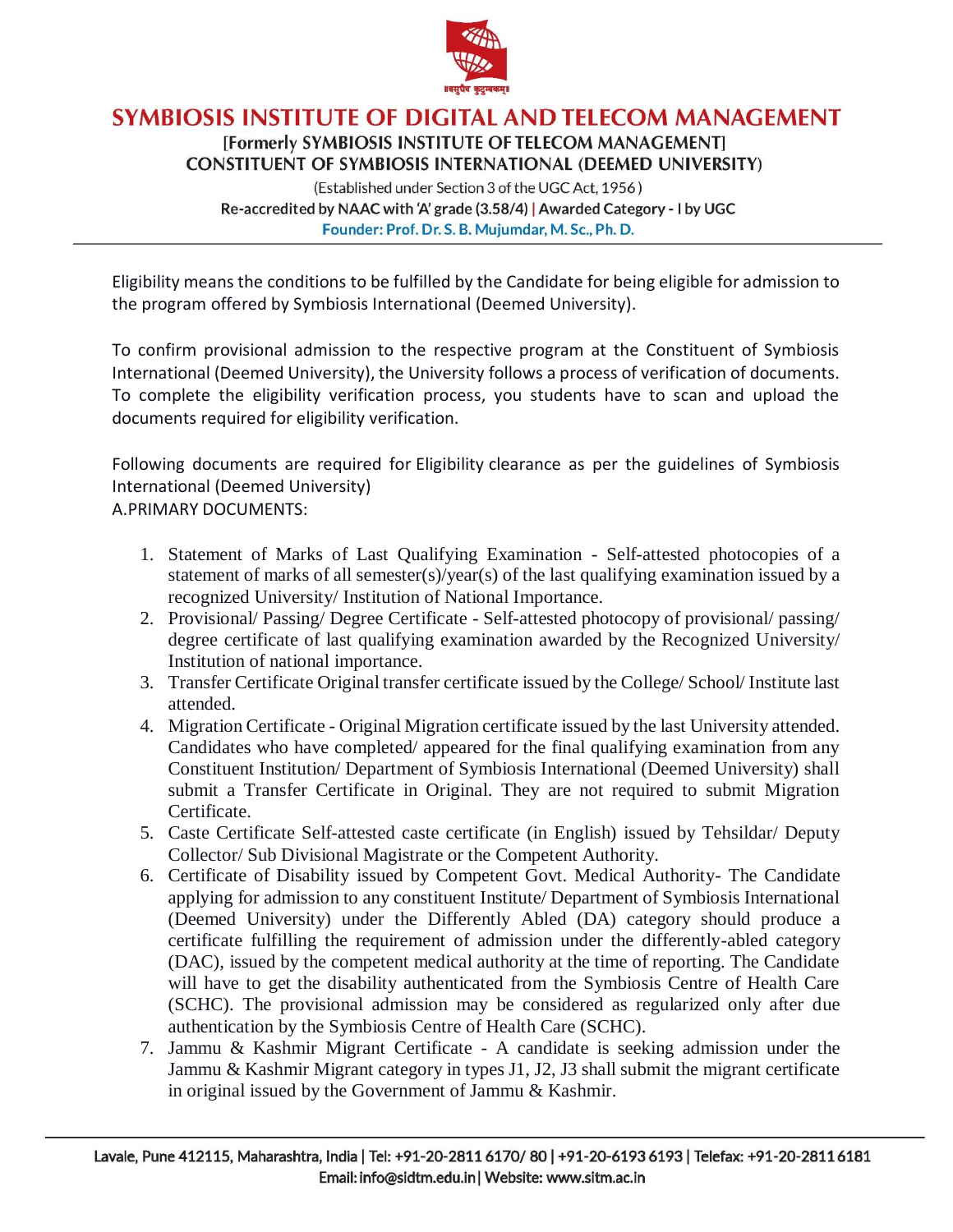

[Formerly SYMBIOSIS INSTITUTE OF TELECOM MANAGEMENT] **CONSTITUENT OF SYMBIOSIS INTERNATIONAL (DEEMED UNIVERSITY)** 

(Established under Section 3 of the UGC Act, 1956) Re-accredited by NAAC with 'A' grade (3.58/4) | Awarded Category - I by UGC Founder: Prof. Dr. S. B. Mujumdar, M. Sc., Ph. D.

- 8. Dependent of Defence Personnel Certificate (if applicable) A candidate seeking admission under the Defence Category shall submit the authenticated photocopy of the Identity Card as a proof of dependent of Defence Personnel along with Appendix A/B/C
- 9. Change of Name Certificate (Govt. Gazette)- A candidate shall submit the self-attested photocopy of the change of name certificate if their name has been changed due to any reason and is not the same as mentioned in the certificates of the qualifying examination. A self-attested photocopy of the Government Gazette in proof of name change is required.
- 10. Experience certificate (If applicable) Self-attested experience certificate

### B. SECONDARY DOCUMENTS:

- 1. Application for confirmation of Eligibility and provisional admission (Affidavit to be notarized on Rs. 100/- non-judicial stamp green legal paper by the Candidate)
- 2. Medical Undertaking
- 3. Indemnification Undertaking by Student
- 4. Indemnification Undertaking by Parent
- 5. Anti-Ragging Affidavit by Student
- 6. Anti-Ragging Affidavit by Parent
- 7. Photo Identity Proof (a) Driving License/ Aadhar Card / PAN Card/ Passport or any other such document as proof of identity issued by Govt. authority
- 8. SNAP Admit Card
- 9. GE-PIWAT Admit Card

## NOTE:

1) Candidates are advised to submit all the above-mentioned documents for confirmation of provisional admission and Eligibility on the Date of reporting to the respective Institute. Candidates should also carry all their original documents. These would be required at the time of document verification by the University Eligibility team.

2) Those who have appeared for their final semester/ trimester/ annual examination of the last qualifying examination shall submit application documents within 30 days from commencement of the programme.

**Return of original documents:** All original documents shall be returned to the Candidate after verification of the same by the Institute except Transfer and Migration Certificates which the University will retain for the grant of Eligibility.

#### **First Week Programme**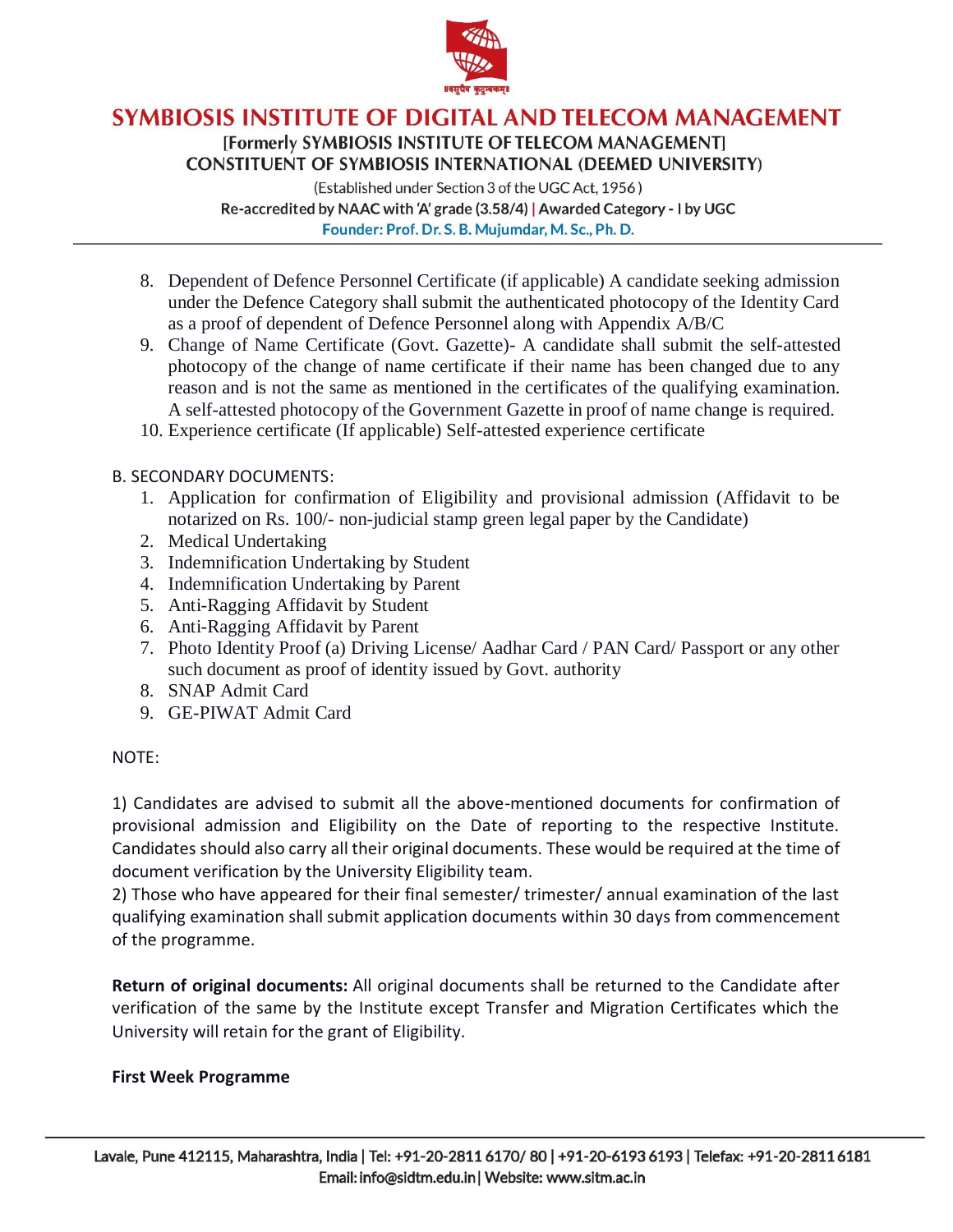

## SYMBIOSIS INSTITUTE OF DIGITAL AND TELECOM MANAGEMENT [Formerly SYMBIOSIS INSTITUTE OF TELECOM MANAGEMENT] **CONSTITUENT OF SYMBIOSIS INTERNATIONAL (DEEMED UNIVERSITY)**

(Established under Section 3 of the UGC Act, 1956) Re-accredited by NAAC with 'A' grade (3.58/4) | Awarded Category - I by UGC Founder: Prof. Dr. S. B. Mujumdar, M. Sc., Ph. D.

- 1. Date of Reporting at SIDTM 12th June 2022
- 2. SIDTM Induction 13th June 2022 to 21st June 2022
- 3. Common Induction Program Third week of June 2022

#### **Climate**

Pune generally enjoys a moderate climate throughout the year except during monsoons from June to August, which is quite intense. Students, therefore, must bring along their raincoat/umbrella.

#### **Accommodation**

SIDTM is a fully residential campus and all the students are accommodated in two / three / four sharing rooms. Every student is provided with a bed, mattress, curtains, cupboard, study table and chair. However, students are required to bring their own bed sheets, pillow, pillow covers and blankets. The allotment of rooms would be given on arrival. The decision of the Management would be final and no representation would be entertained in this regard.

Accommodation may be given on the Lavale campus, hill base or hilltop depending upon the availability of rooms.

#### **Dress Code**

Formals during the Induction week. Sports outfit, and Sports shoes during the outbound training programme. Formals on the rest of the days.

#### **Campus Bus:**

Campus bus service is available for all the students staying on the campus to reach the city. We will share the timetable of the Campus buses once you reach the campus. **Please note that no personal vehicles are permitted on the campus.**

#### **Facilities**

• Banking facilities – ATM of Bank of India is available on Hilltop campus and ATM of AXIS Bank is available at Hill Base. However, no branch / extension counter of any bank is available at Lavale.